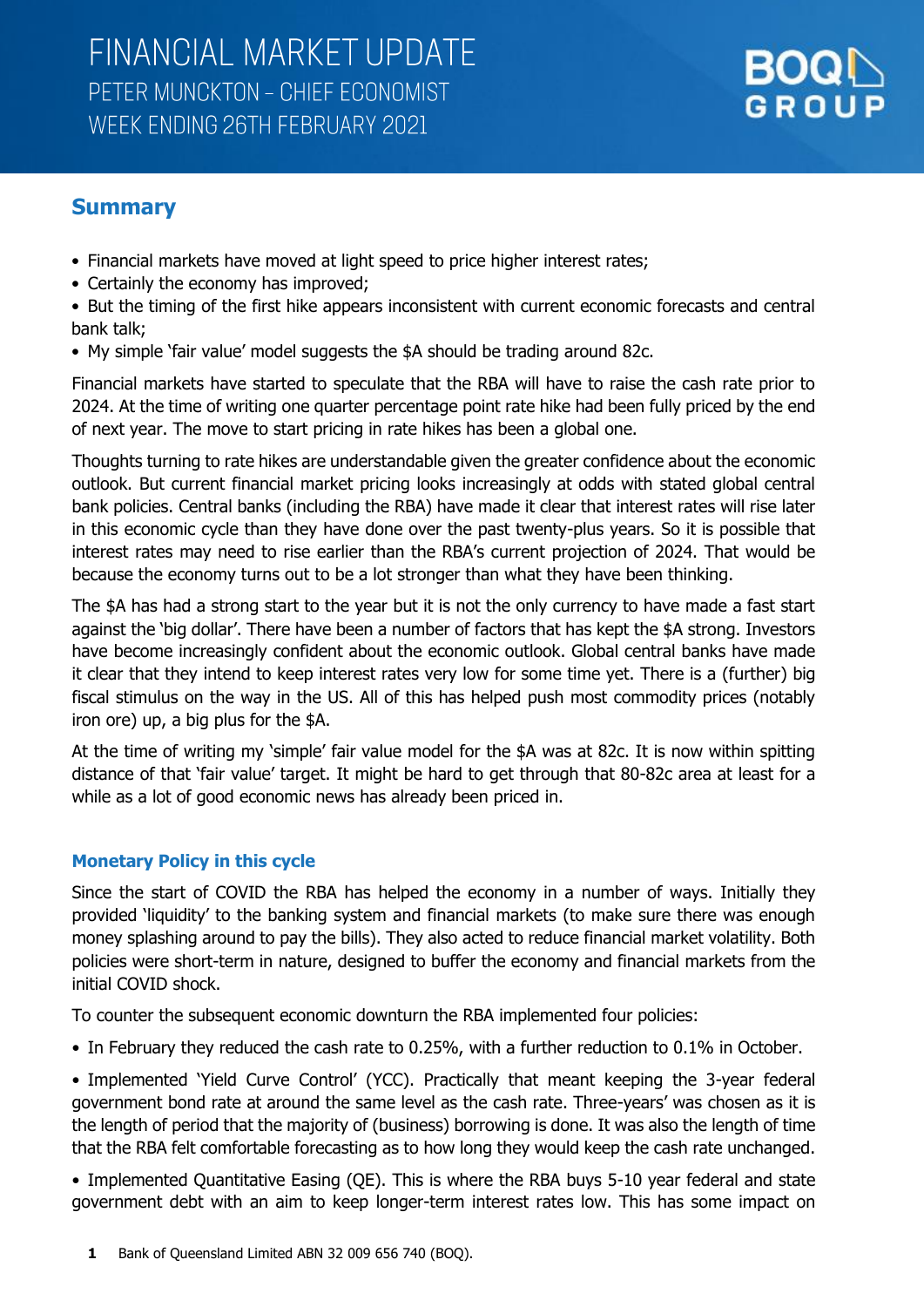

borrowing costs for the economy (most directly for the federal and state governments). The bigger impact is that the major global central banks had already undertaken a QE program. If the RBA did not the result would have likely been a lot higher \$A.

• Instituted a Term Funding Facility (TFF), a fancy term for allowing banks to borrow cheaper from the RBA than they could in the financial markets. The Facility was structured to encourage lending to SME's. Separately the Federal Treasury purchased types of financial market debt (mortgage backed securities) that helped reduce financing costs for non-banks.

### **February 2021 Board meeting**

Which brings us to the February 2021 Board meeting. The RBA announced that they would end the TFF at the end of June. This was always going to be the first of the policies that the RBA would end as they prefer not to provide direct financing to the private sector (apart from extreme events such as when financial markets are excessively volatile). The short-term impact of the announcement will be negligible (banks can still borrow cheaply until June and credit growth is currently only modest). But in time it does mean that banks will again need to borrow from financial markets. And this will put some upward pressure on interest rates.

The RBA also made a change to its YCC policy. Formerly it had said that it intended to keep the cash rate unchanged 'for at least three years'. At its February meeting that changed to a nominated time ('2024 at the earliest'). By making the change the RBA has provided a little more certainty as to how long interest rates may remain unchanged.

Recently financial markets have started to speculate that the RBA will have to raise the cash rate prior to 2024. At the time of writing one quarter percentage point rate hike had been fully priced by the end of next year. The move to start pricing in rate hikes has been a global one.

Thoughts turning to rate hikes are understandable given the greater confidence about the economic outlook. The timing of the RBA's first move will be down to how the economy performs. In particular, how long it will take for inflation to sustainably get above 2.25%, the unemployment rate below 5.5% and wages growth above 2.5%.

Current financial market pricing looks increasingly at odds with stated global central bank policies. The domestic economy has suffered its biggest peacetime decline since the Great Depression. Even before COVID the economy was not in top gear. And inflation has not been within the RBA's target band for much of the past five years. One result of sustained low price growth was that inflation expectations started to fall to dangerously low levels (because it might have made it difficult to get inflation higher again).

The result is that central banks (including the RBA) have made it clear that interest rates will rise later in this economic cycle than they have done over the past twenty-plus years. The RBA will wait to see the whites of inflation's eyes before they move as opposed to relying on forecasts of inflation arriving as they have in the recent past. So it is possible that interest rates may need to rise earlier than the RBA's current projection of 2024. But that would be because the economy turns out to be a lot stronger than what they have been thinking. The current financial market projection of a move in late 2022 does look early based on current consensus economic forecasts.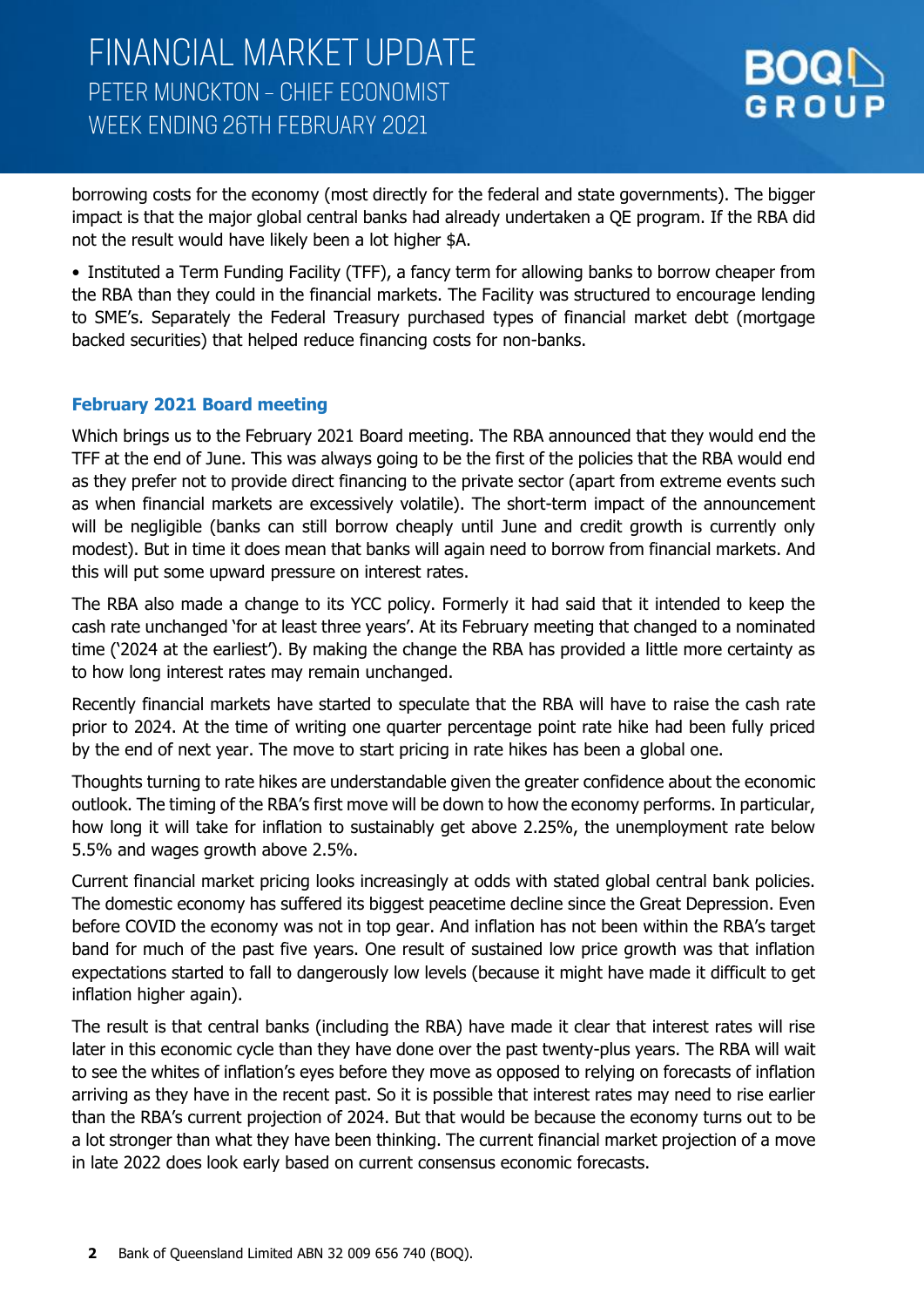

How high could the cash rate go in this cycle? My calculation of current financial market pricing is that investors currently expect the cash rate to average around 2.25-2.5% in the medium term (5- 10 years). A couple of years ago the average cash rate was thought to be 3.5-3.75%. It is possible that the average cash rate might be now 3%. We don't know for sure, but it is likely to be above investors' current guess.

There is still a lot of territory to be covered until we get interest rates higher. Most obviously whether there will be sustained strength of the economy and higher inflation. Over the past few months there has been plenty of good news, from the better economic performance during COVID (thanks to big fiscal support), the economic bounce-back from COVID (the end of lockdowns) and the discovery and rollout of the vaccine.

But there is still uncertainty as to whether the economic bounce-back from the lockdowns can be sustained. Business surveys indicate that some of the sting has come out of forward order books. Certainly Capex spending is currently on the up, helped by a residential construction boom and the equipment tax write-off. But firms are also indicating that the growth of Capex spending will be flattish next financial year. And the residential building boom will peak around Q2-Q3 this year. All of that is fine providing household and business spending takes the turn in carrying the growth baton. And that is far from certain.

A message of uncertain economic outlook and a very low level of inflation has been coming from virtually all major central banks over recent weeks. And is the reason why they have all indicated that they intend to keep the current stance of monetary policy unchanged for some time to come.

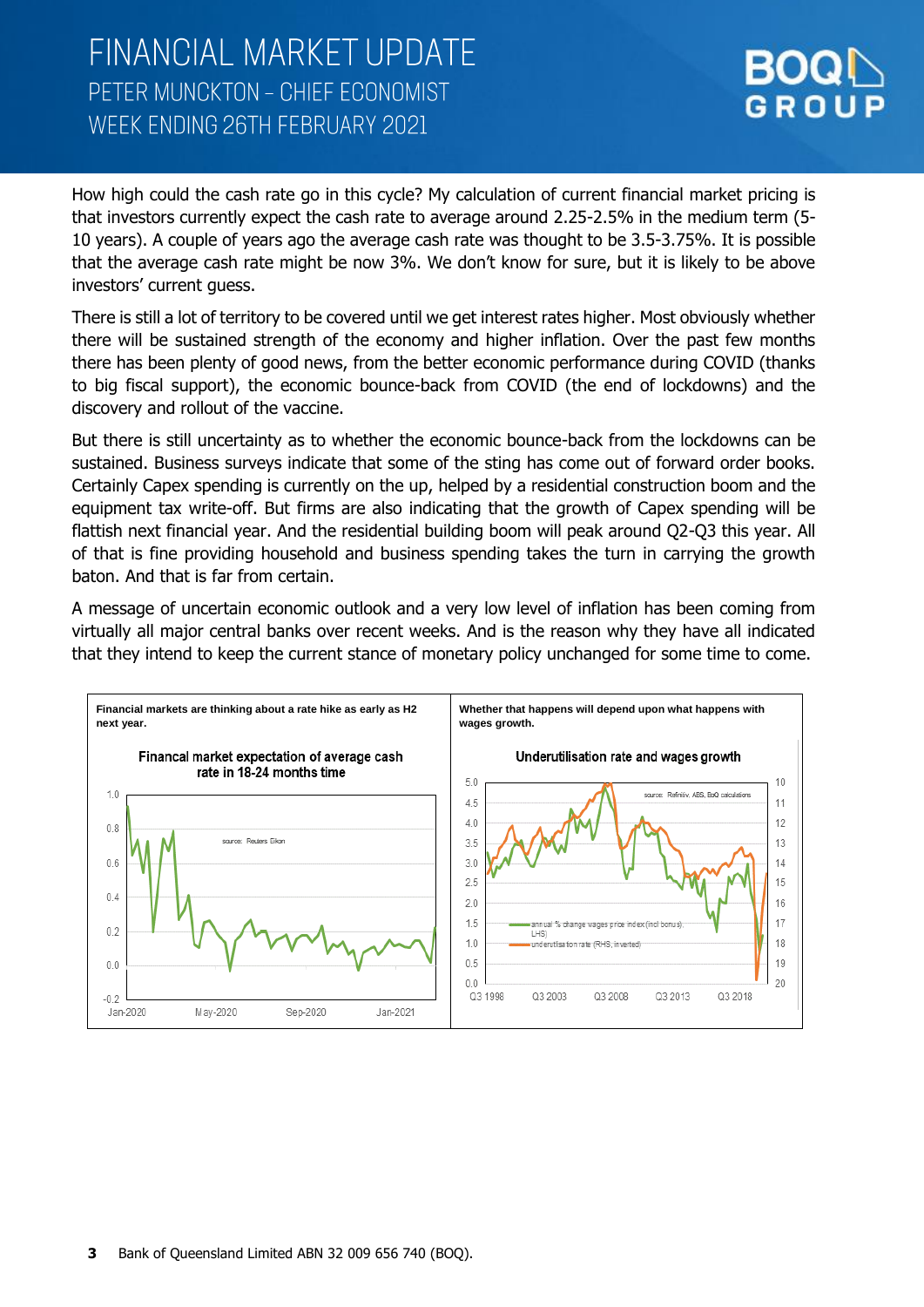



### **Foreign Exchange**

The \$A has had a strong start to the year, up over 3% against the USD. But it is not the only currency to have made a fast start against the 'big dollar'. All of the other major commodity currencies (\$NZ, \$Canada) are also up. As are many of the 'emerging market' currencies (notably the Turkish Lira).

There have been a number of factors that has kept the \$A strong. Investors have become increasingly confident about the economic outlook. Global central banks have made it clear that they intend to keep interest rates very low for some time yet. There is a (further) big fiscal stimulus on the way in the US. And there is plenty of government spending still on the drawing board in Europe. All of this has helped push most commodity prices (notably iron ore) up, a big plus for the \$A.

Further, Australia has handled COVID as well as anyone. And this has meant that its economy is doing better than most. For the past few months the economic data in Australia has been stronger relative to forecasts than in the US. The participation rate in Australia is near its record high. In the US it is well below its pre-COVID level.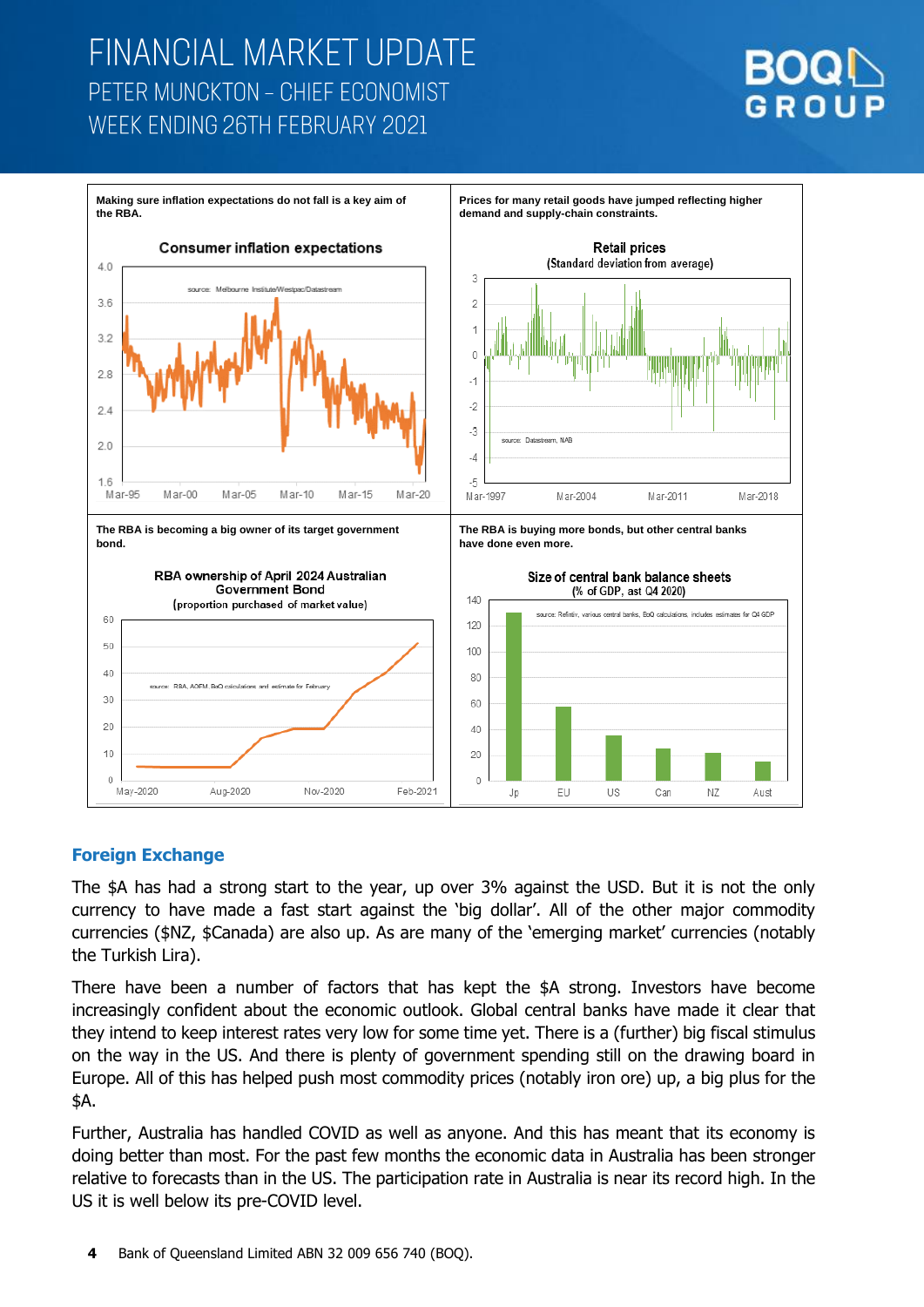

Normally this would see interest rates in Australia rise relative to the US. This has not been the case for short-dated interest rates (2-years) reflecting the RBA's YCC policy that minimises changes in yields. But longer-dated yields (10 years) in Australia have risen relative to the US, putting some upward pressure on the \$A.

At the time of writing my 'simple' fair value model for the \$A was at 82c. Last month I thought that the \$A would get to 80c. It is now within spitting distance of that target, and looks good to head up towards the 'fair value' result.

But it might be hard to get through that 80-82c area, at least for a while. Certainly central banks' determination to get the global economy fired up would be expected to help the \$A. But a lot of good news has been priced in. Equity markets are starting to look expensive, particularly given the notable rise in bond yields over the past few weeks. And less of the economic data released in Australia is surprising analysts with strength.